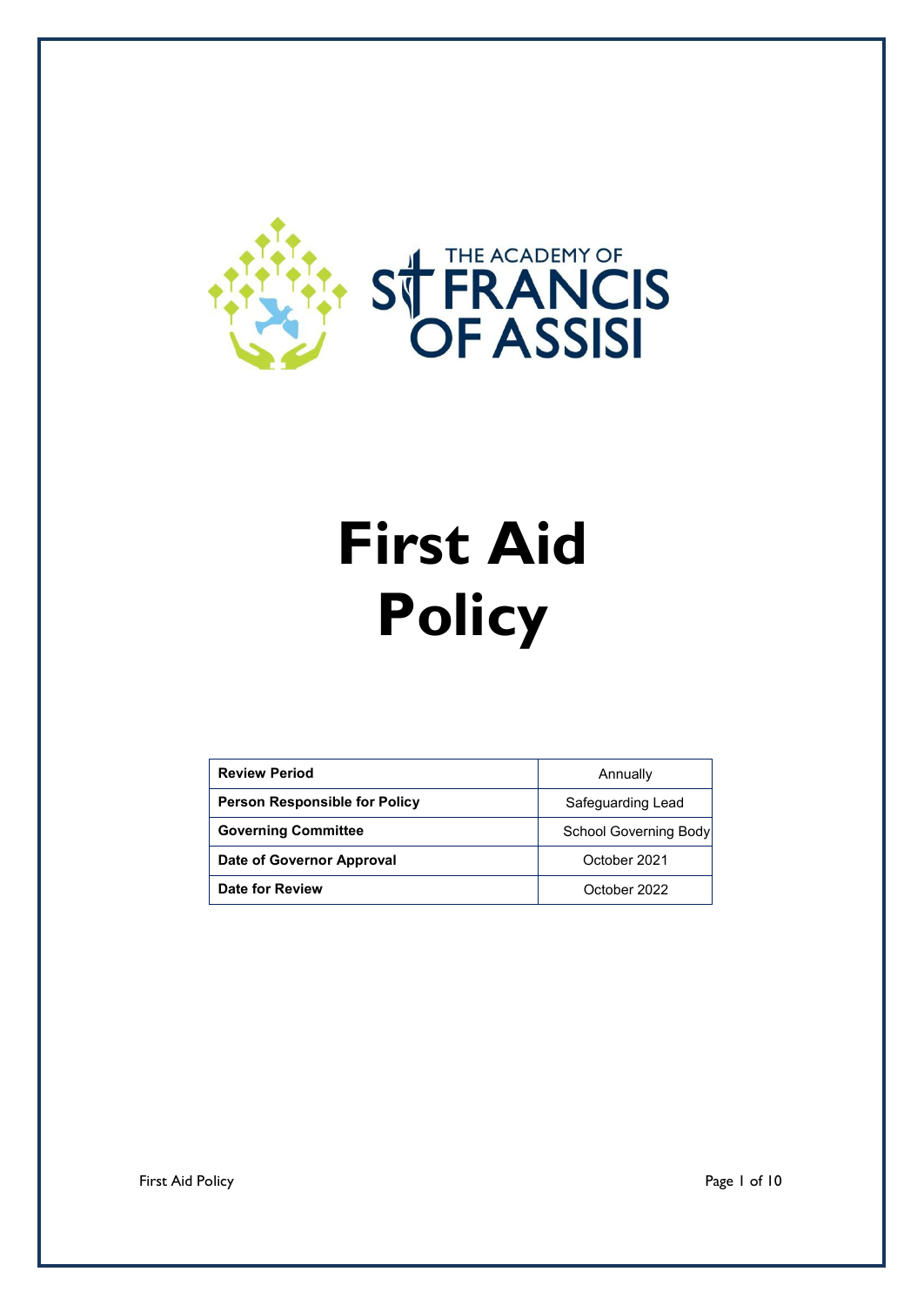## **1 Introduction**

First aid can save lives and prevent minor injuries becoming major ones. Under 1 **Introduction**

First aid can save lives and prevent minor injuries becoming major ones. Under health and safety legislation the Academy has to ensure that there are adequate and appropriate equipment and facilities for providing first aid to employees, students, visitors and contractors.

1.1 The Health & Safety at Work Act 1974 imposes a general duty on employers to ensure, as far as is reasonably practicable, the health, safety and welfare of all their employees. In the case of a school this extends to the students and visitors if they are injured or taken ill while at school.

Further legislation such as the Health and Safety (First Aid) Regulations 1981 and DfE Guidance on First Aid for Schools set out the basic requirements for this provision.

- 1.2 This policy reflects the advice given in the DfE publication 'Guidance on First aid for Schools'. It is important that all Academy employees adhere to the policy and to associated procedures.
- 1.3 Teachers' conditions of employment do not include giving first aid, although any member of staff may volunteer to undertake these tasks. However, teachers and other staff in charge of students are expected to use their best endeavours at all times, particularly in emergencies, to secure the welfare of the students. In general, the consequences of taking no action are likely to be more serious than those of trying to assist in an emergency.

## **2 Appointed Person**

- 2.1 The Academy will nominate an appointed person who will:
	- take charge when someone is injured or becomes ill;
	- oversee the first aid equipment e.g. reordering and restocking the first aid containers on a regular basis;
	- ensure that an ambulance or other professional medical help is summoned when appropriate.

## **3 First Aiders**

3.1 There are qualified First Aiders in each of the following areas:

| Physical Education                   | Catering                  |
|--------------------------------------|---------------------------|
| Technology                           | Science                   |
| Learning Support/Heads of Year 7 & 9 | Spanish                   |
| History                              | Main office/reception     |
| <b>Performing Arts</b>               | <b>Issues and Beliefs</b> |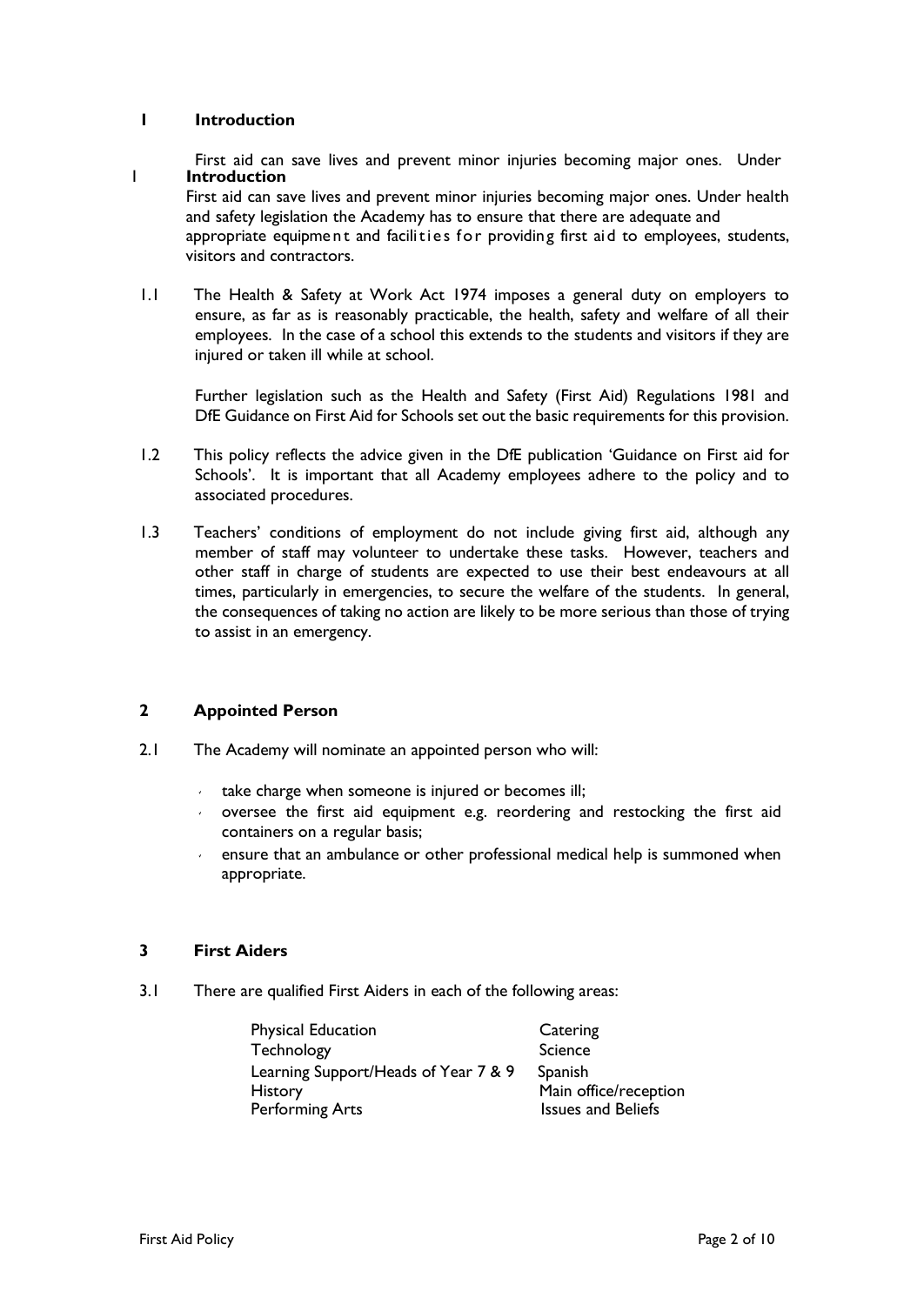## **4 Main Duties of First Aiders**

- 4.1 The main duties of a First Aider are to:
	- $\sim$  give immediate help to casualties with common injuries or illnesses and those arising from specific hazards at the Academy;
	- when necessary, ensure that an ambulance or other professional medical help is summoned.

## **5 Qualifications of First Aiders**

5.1 Valid certificates of competence, issued by an organisation approved by the Health and Safety Executive (HSE) will be held by all first aiders. Certificates will be valid for three years.

## **6 First Aid Containers**

6.1 Containers will be sited in the following areas:

| <b>Science Department</b>    | Main Office      |
|------------------------------|------------------|
| <b>Technology Department</b> | Learning Support |
| <b>PE</b> Department         | Kitchen          |

## **7 First Aid Equipment**

- 7.1 Each container will have:
	- a first aid leaflet providing general advice
	- 20 individually wrapped sterile adhesive dressings (assorted sizes)
	- 4 individually wrapped triangular bandages (sterile)
	- $\sim$  2 sterile eye pads
	- 6 safety pins
	- $6$  medium sized (12 cm  $\times$  12 cm) individually wrapped sterile unmedicated wound dressings
	- $2$  large (18 cm  $\times$  18 cm) sterile individually wrapped sterile unmedicated wound dressings
	- 6 pairs of disposable gloves

## 7.2 Defibrillator - located in Main Office

## 7.3 Stab Pack – located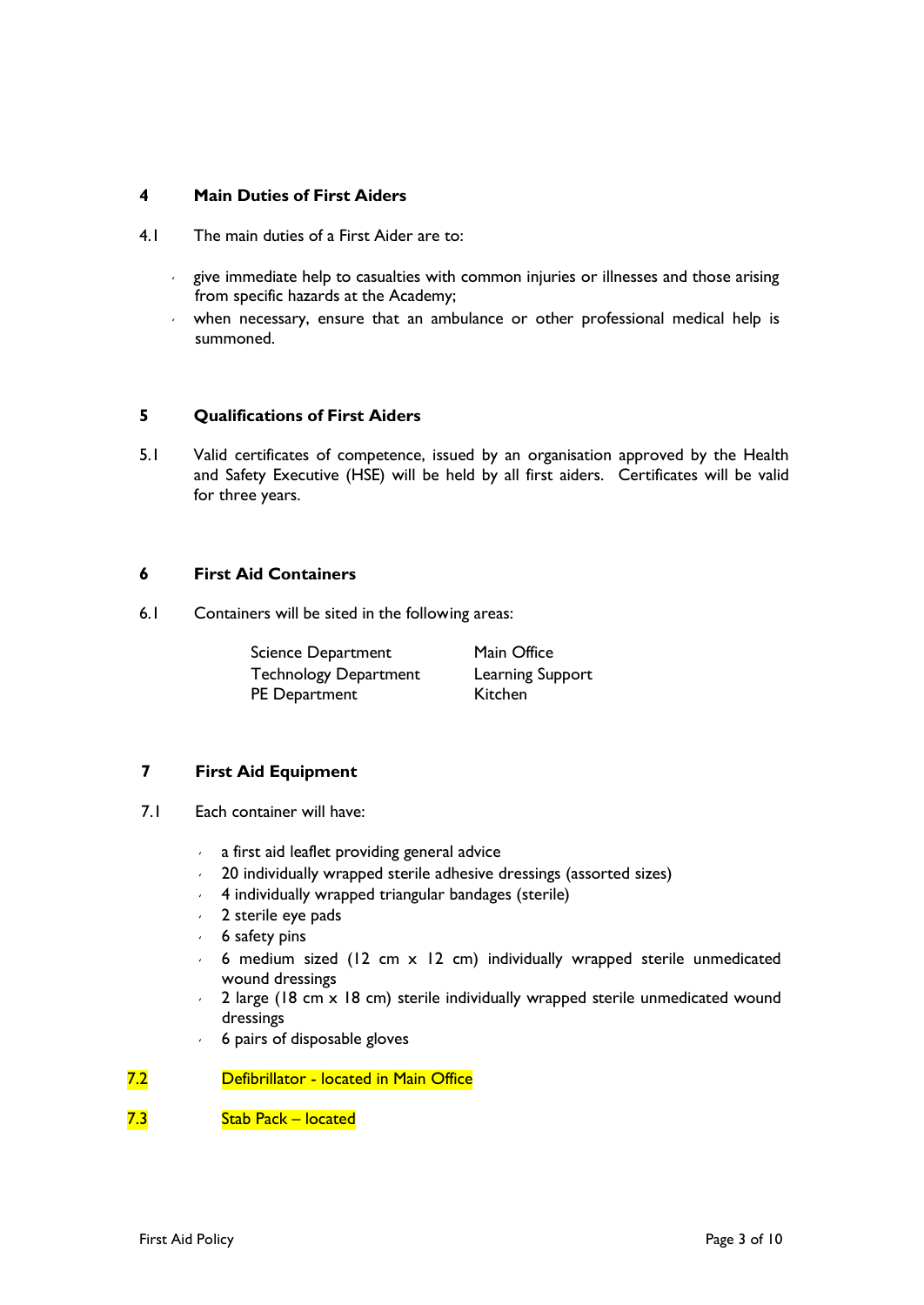# **1 Introduction**

First aid can save lives and prevent minor injuries becoming major ones. Under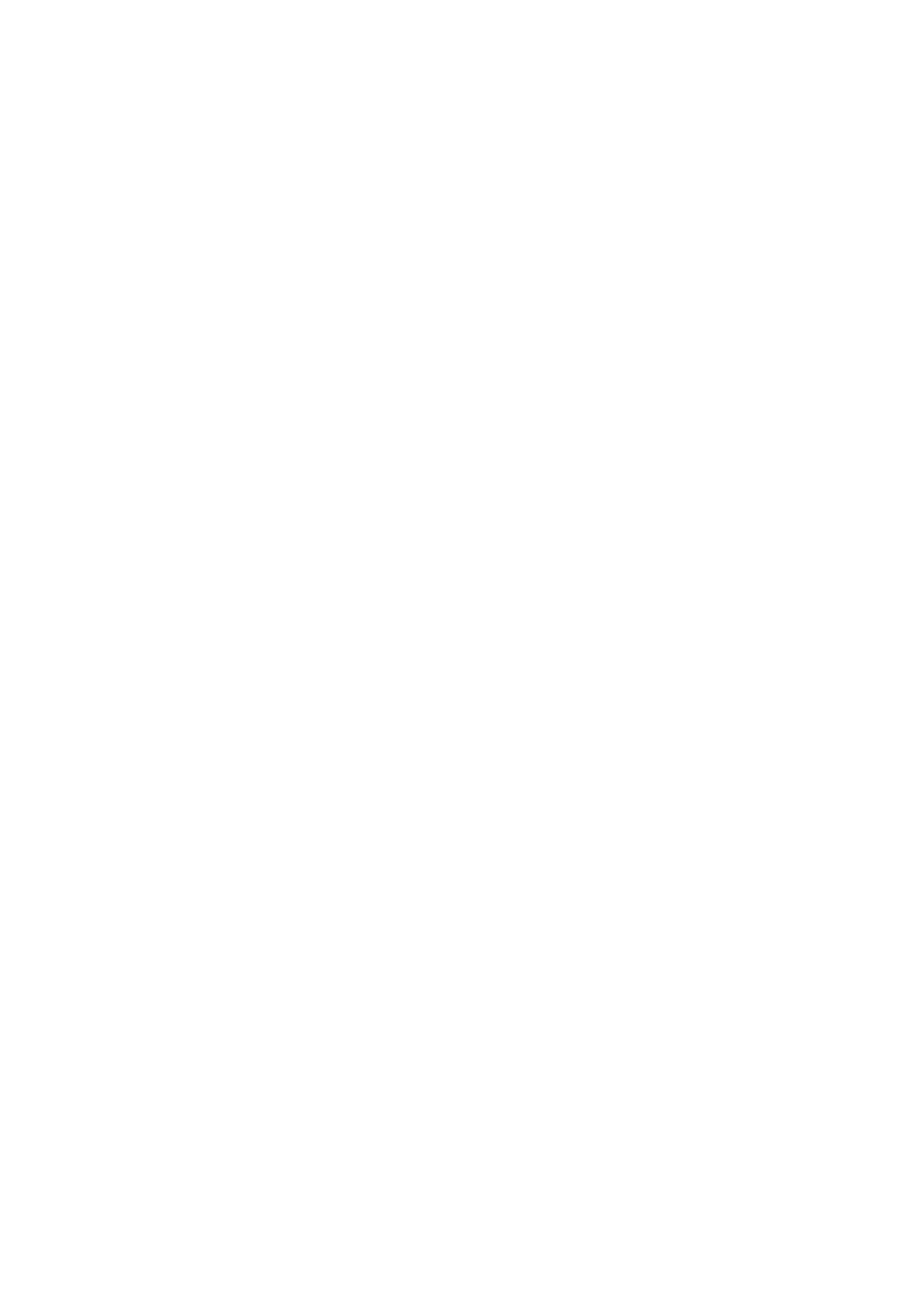## **8 Off-Site Activities**

8.1 A first aid container will be stocked with equipment required for off site activities<br>8 **Off-Site Activities Off-Site Activities** 

8.1 A first aid containerwill be stocked with equipment required for off site activities such as PE matches or curriculum activities. This container will be sited in the Main Office. One first aid container should accompany each off site activity.

- 8.2 The contents of these off site first aid containers will be as follows:
	- $\sim$  a first aid leaflet providing general advice
	- 20 individually wrapped sterile adhesive dressings (assorted sizes)
	- 4 individually wrapped triangular bandages (sterile)
	- $\sim$  2 sterile eye pads
	- $6$  safety pins
	- $6$  medium sized (12 cm x 12 cm) individually wrapped sterile unmedicated wound dressings
	- $2$  large (18 cm  $\times$  18 cm) sterile individually wrapped sterile unmedicated wound dressings
	- 6 pairs of disposable gloves

## **9 Academy Minibus**

9.1 In adherence to Transport Regulations, the Academy minibus will carry a first aid container with the following items:

- $\sim$  a first aid leaflet providing general advice
- $10$  antiseptic wipes, foil packaged
- $\cdot$  1 conforming disposable bandage (7.5 cm wide)
- $\sim$  2 triangular bandages
- 24 assorted adhesive dressings
- 3 large sterile unmedicated ambulance dressings (at least 15 cm x 20 cm)
- $\sim$  2 sterile eye pads, with attachments
- 1 pair of rustless blunt ended scissors

9.2 The first aid container will be in a good condition, of appropriate size to accommodate equipment.

## **10 Hygiene/Infection Control**

10.1 All staff should take precautions to avoid infection and must follow basic hygiene procedures. Staff should use the available disposable gloves and hand washing facilities. Care should be taken when dealing with blood or other body fluids and when disposing of dressings or equipment.

## **11 Reporting Accidents and Record Keeping**

11.1 First aiders must keep a record of all incidents dealt with. This must include: the date and place of the incident, personal details of those involved and a brief description of the nature of the event or disease. The following accidents must be reported to the HSE if they injure: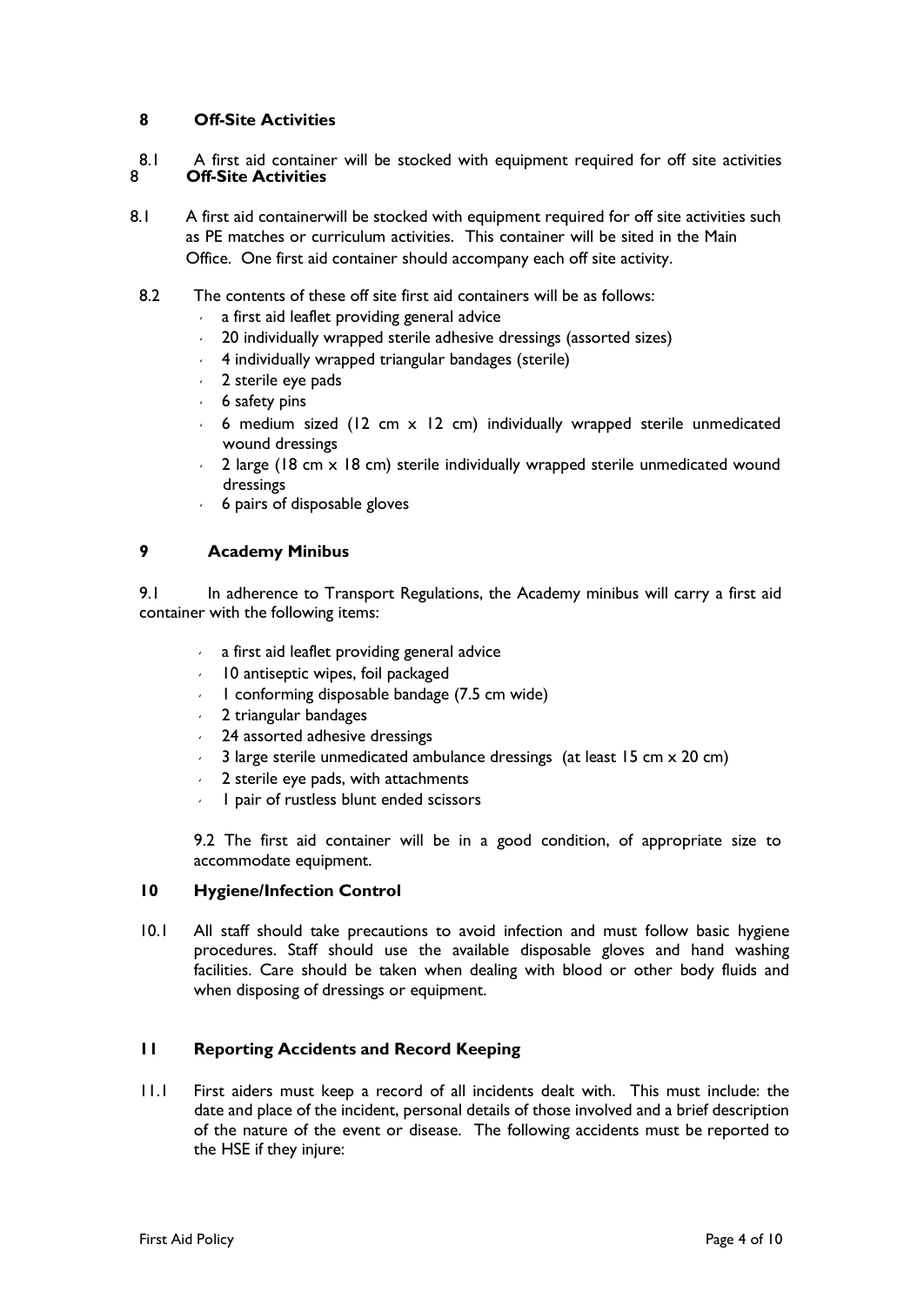- an Academy employee during an activity connected with work or;
- $\sim$  contractors' employees while working on the Academy site;
- accidents resulting in death or a major injury (including as a result of physical violence);
- accidents which prevent the injured person from doing their normal work for more than three days (including acts of physical violence).
- 11.2 Fatal and major injuries and dangerous occurrences must be notified to HSE without delay (available online). A full written report must then be submitted within ten days to the HSE using Form 2508 (available in Main Office). Other reportable accidents do not need immediate notification but they must be reported to HSE within ten days using Form 2508 (RIDDOR).
- 11.3 Accidents that happen to students or visitors must also be reported to the HSE on Form 2508 if:
	- $\cdot$  the person involved is killed or is taken from the site of the accident to hospital.
- 11.4 In HSE's view such accidents must be reported if they relate to:
	- any school activity, both on or off the premises;
	- the way a school activity has been organised and managed (e.g. supervision of a field trip);
	- $\cdot$  equipment, machinery or substances;
	- $\cdot$  the design or condition of the premises.

## **12 Statutory Accident Records**

12.1 All accident records must be readily accessible and kept for a minimum of three years.

## **13 Academy's Central Record**

- 13.1 This record is not the same as the Department of Social Security B1510 statutory accident book or the Report of Injures, Diseases and Dangerous Occurrences Regulations (RIDDOR) 1995. Personnel administering first aid would keep a record which includes:
	- $\cdot$  date, time and place of incident;
	- name and class of the injured or ill person;
	- details of injury/illness and what first aid was given;
	- what happened to the person immediately afterward e.g. went home, resumed duties, went back to class, went to hospital;
	- name and signature of first aider or person dealing with the incident.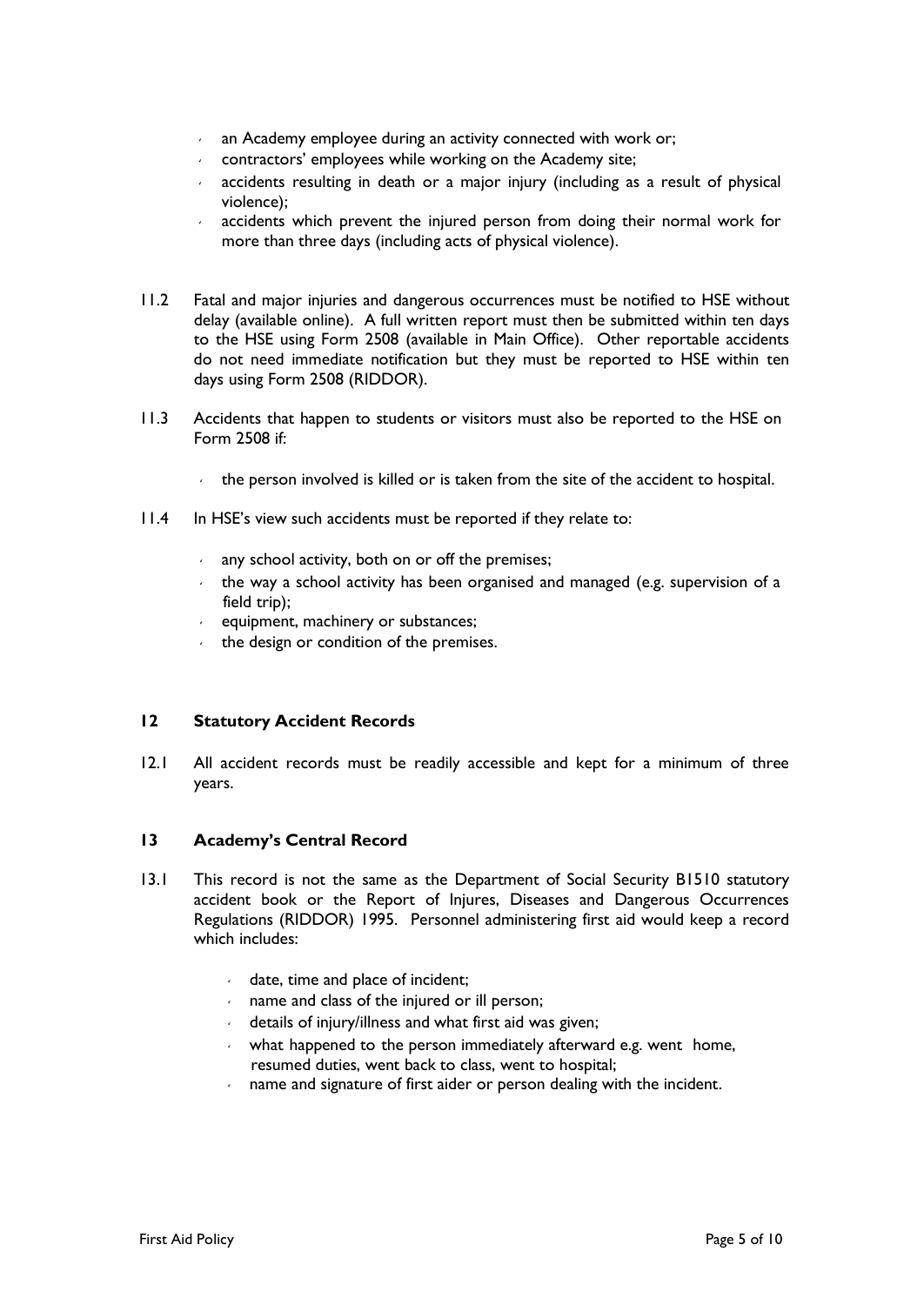- 13.2 The information in the record book will help us to:
- identify accident trends and possible areas for improvement in the control of 13.2 The information in the record book will help us to:
	- identify accident trends and possible areas for improvement in the control of health and safety risks;
	- be used for reference in future first aid needs assessments;
	- be helpful for insurance and investigative purposes.
- 13.3 In an emergency the Main Office should be informed so that the students' parent/guardian can be contacted as soon as possible. All serious or significant incidents must be reported to the students' parents/guardian by telephone or letter.

## **14 Useful Information, Guidance and Contacts**

14.1 Annexes A and B provide further information and guidance together with a list of important contacts.

## **15 Monitoring and Evaluation**

15.1 This policy will be monitored and reviewed annually by Governors in the light of implementation of procedures and experience of dealing with incidents.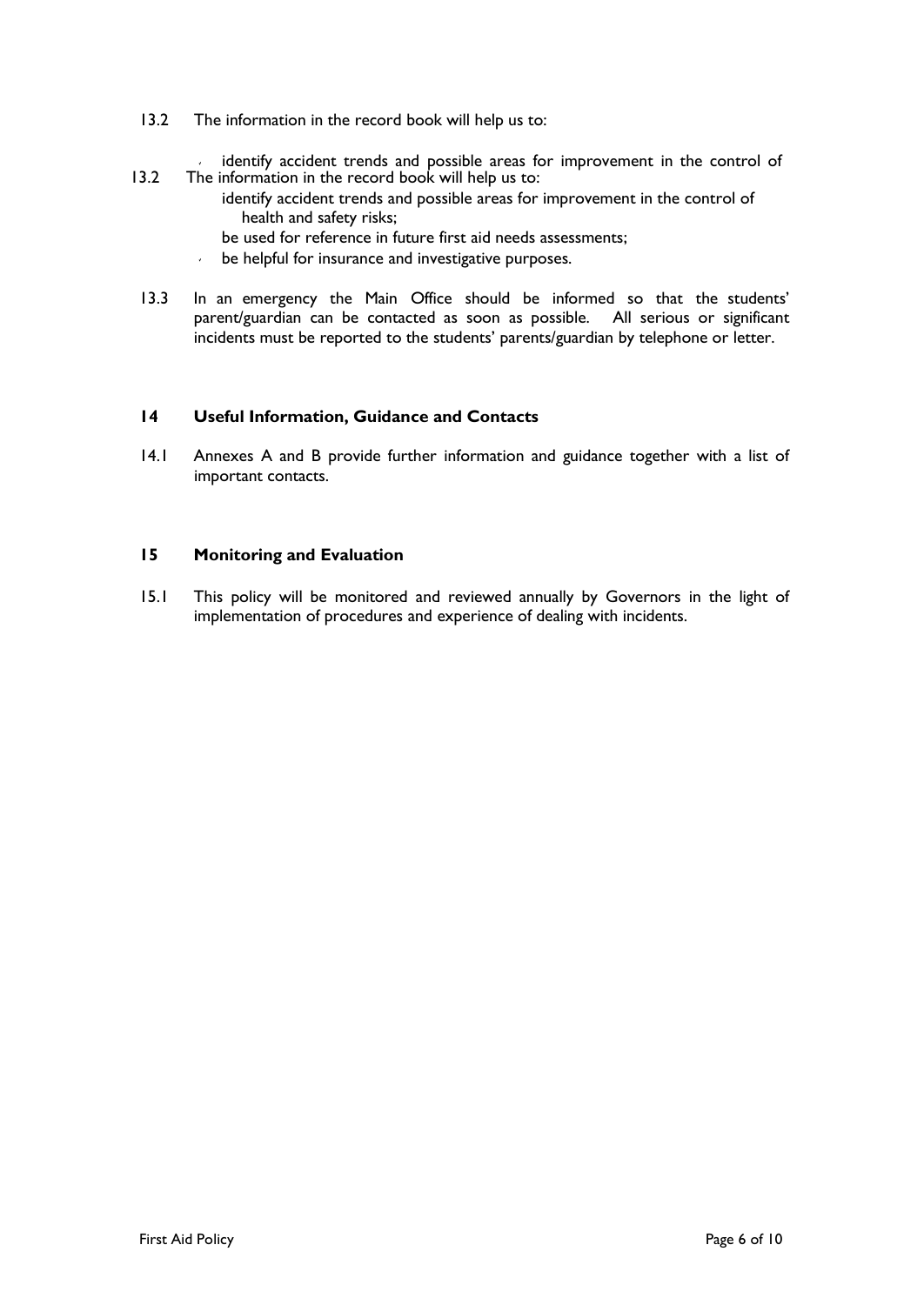## **ANNEX A FURTHER GUIDANCE**

## **Department for Education & Employment (DfEE)**

Circular 10/96 - The Education (School Premises) Regulations 1999–(for England only) section 77 of the School Standards and Framework Act 1998 and DfE Circular 3/99, *The Protection of School Playing Fields*

Supporting Students with Medical Needs – DfE – Department if health and Good Practice Guide

Supporting Students with Medical Needs - Good Practice Guide\*

School Governors - A Guide to the Law <http://www.education.gov.uk/schools/leadership/governance/guidetothelaw/b0065507/gttl/>

## **All these publications are available free of charge from:**

## **Online**

DfE Publications Centre PO Box 5050 Sudbury Suffolk CO10 6ZQ **Tel: 0845 6022260 Fax: 0845 6033360**

*\* Joint publication with the Department of Health.*

## **Health & Safety Executive (HSE)**

Basic advice on first aid at work – IND347(REV 1) free leaflet <http://ww.hse.gov.uk/pubns/indg347.pdf>

First aid at work - your questions answered (1997) IND(G)214 - free leaflet or available in priced packs <http://www.hse.gov.uk/pubns/indg214.pdf> ISBN 0 7176 1074 8

First-aid training and qualifications for the purposes of the Health and Safety (First Aid) Regulations 1981 <http://www.hse.gov.uk/pubns/web41.pdf>

First aid at work - The Health and Safety (First Aid) Regulations 1981 - Approved Code of Practice and Guidance L74 <http://www.hse.gov.uk/pudns/priced/174.pdf>

Managing Health and Safety - Five steps to success <http://hse.gov.uk/pubns/indg275.pdf>

5 steps to risk assessment: IND(G)163 free leaflet <http://www.hse.gov.uk/pubns/indg163.pdf>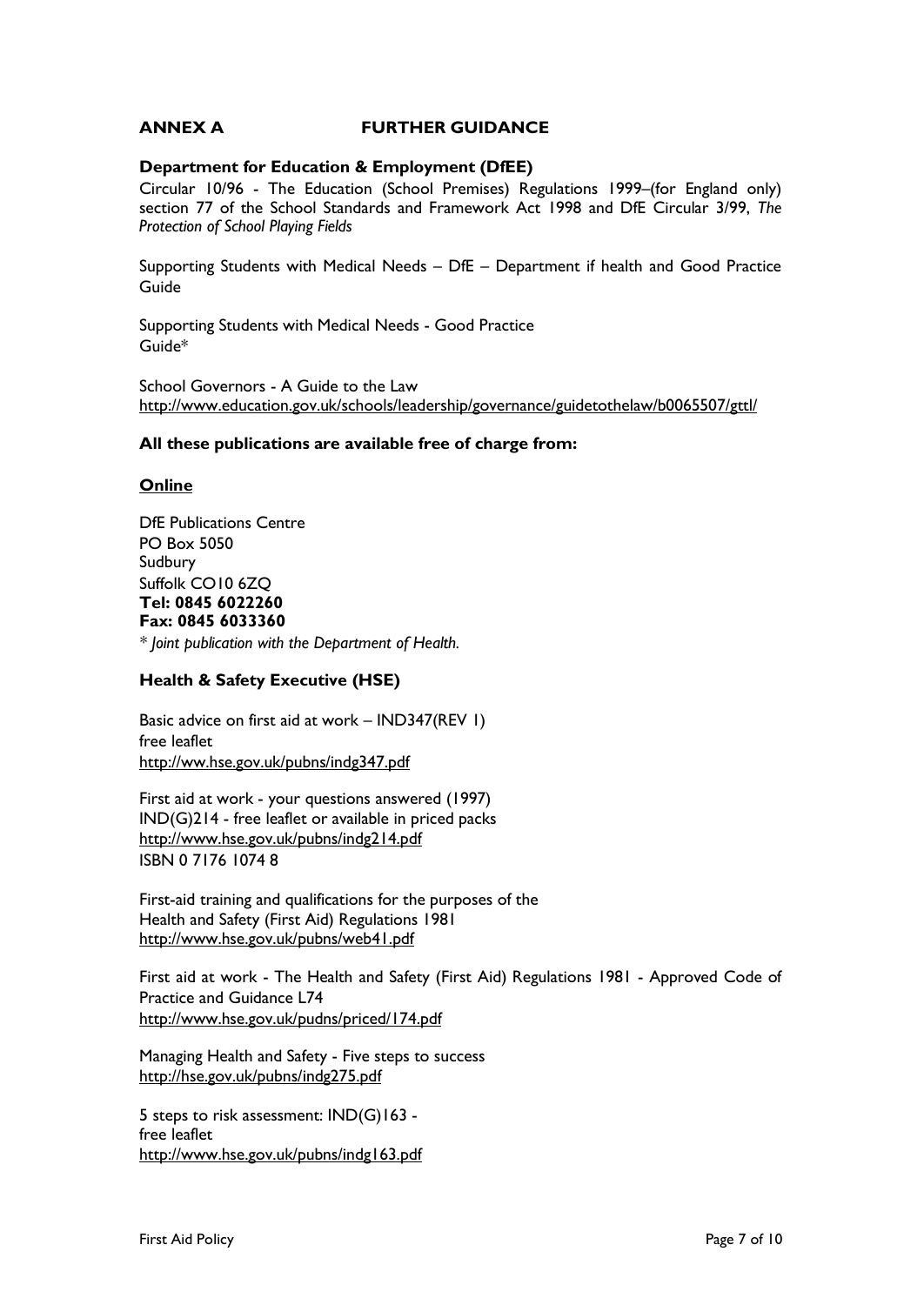Incident reporting in schools (accidents, diseases and dangerous occurrences) <http://www.hse.gov.uk/pubns/edis1.pdf> EDIS 1 - free information sheet

Workplace Health, Safety & Welfare – a short guide for managers <http://www.hse.gov.uk/pubns/indg244.pdf> free leaflet INDG244

Essentials of health & safety at work (fourth edition) ISBN9780717661794 £10.95

Signpost to The Health and Safety (safety signs and signals) Regulations (1996) <http://www.hse.gov.uk/pubns/indg184.htm> IND(G)184 - free leaflet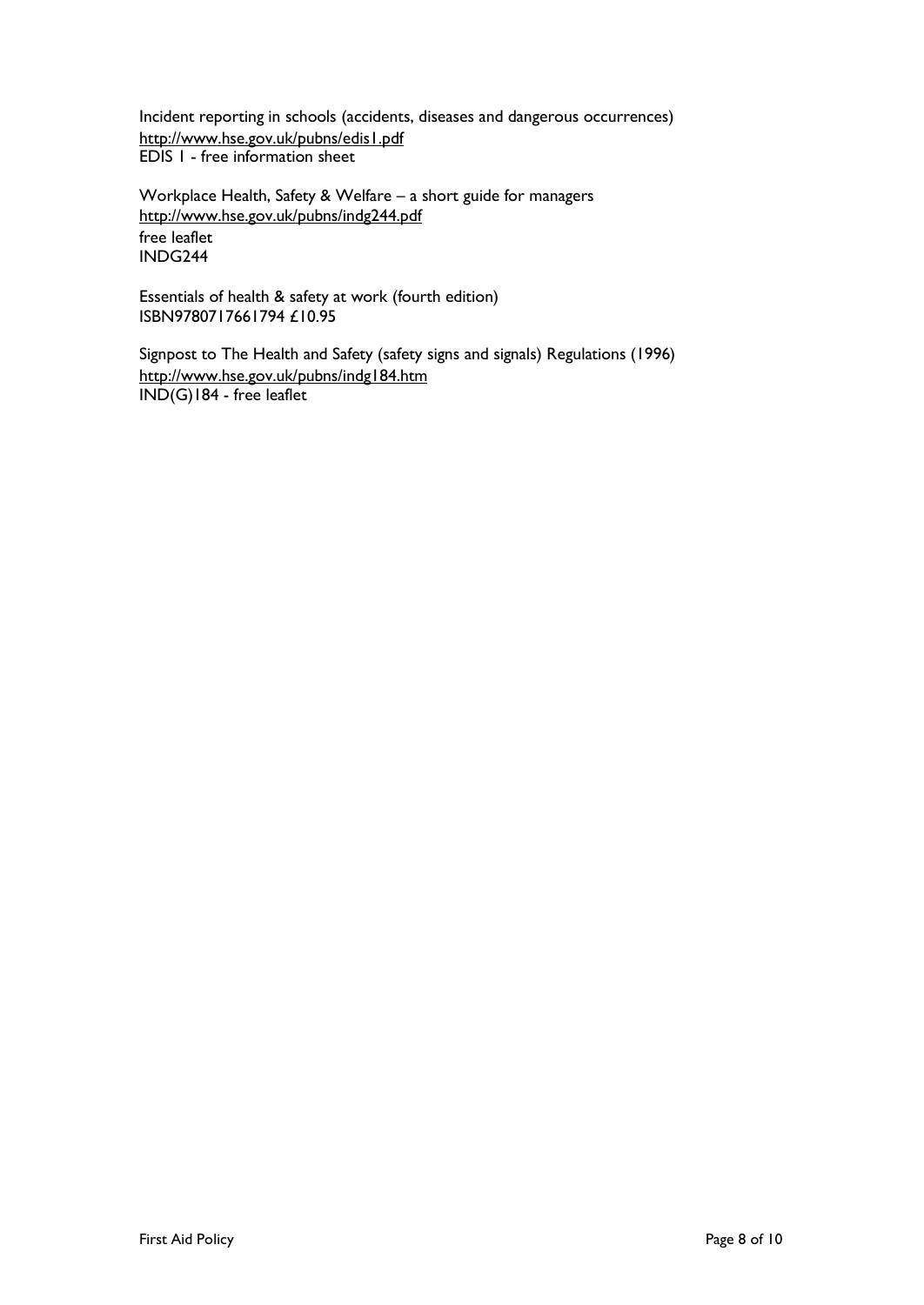## **ANNEX B USEFUL CONTACTS**

#### **Association of Colleges**

7/8 Rathbone Place LONDON W1P 1DE **Tel: 0171-637 3919**

#### **British Red Cross**

9 Grosvenor Crescent London SW1X 7EJ **Tel: 0171-235 5454**

#### **Child Accident Prevention Trust**

Clerks Court 18-20 Farringdon Lane London EC1R 3AU **Tel: 0171-608 3828**

## **CLEAPPS School Science Service**

Brunel University Uxbridge UB8 3PH **Tel: 01895 251496**

#### **Royal Society for the Prevention of Accidents**

(ROSPA) Edgbaston Park 353 Bristol Road Birmingham B5 7ST **Tel: 0121-248 2000**

## **Department of Health**

Wellington House 133-155 Waterloo Road London SE1 8UG **Tel: 0171-972 2000**

## **Health and Safety Executive**

HSE First Aid Applications and Monitoring Section Quay House Quay Street Manchester M3 3JB **Tel: 0161-952 8276**

#### **HSE Infoline**

**Tel: 0541 545500** or write to: HSE Information Centre Broad Lane Sheffield S3 7HQ

#### **Department for Education and Employment**

Sanctuary Buildings Great Smith Street **Westminster**